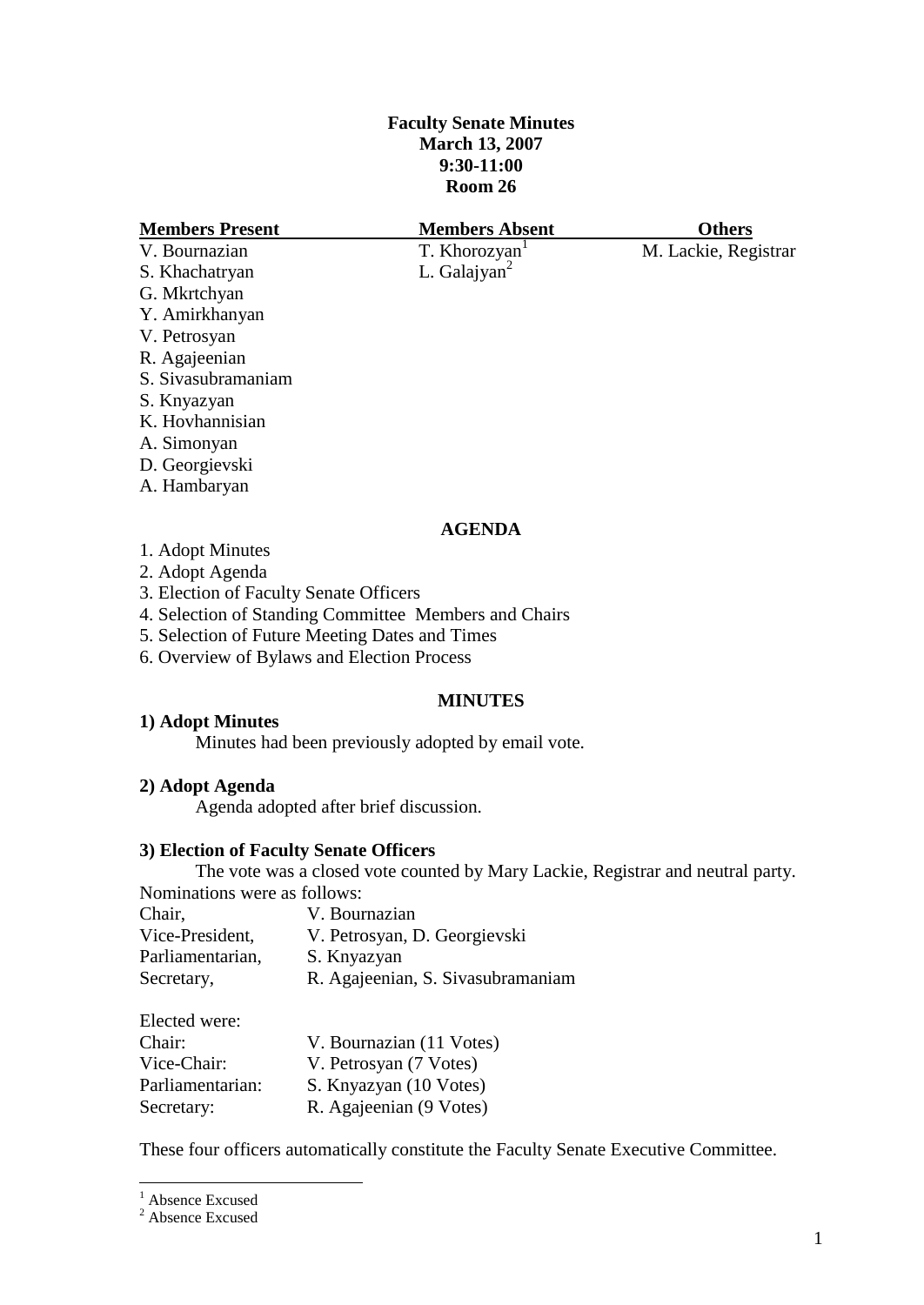### **4) Selection of Standing Committee Members and Chairs**

**Curriculum Committee:** The heads of the academic programs are automatically members of this committee. Therefore, the members are:

R. Agajeenian

- A. Hamparyan
- P. Sen
- V. Petrosyan
- T. Samuelian
- L. Danielian

Since the Faculty Senate is designated by the bylaws to nominate the chair of standing committees, names were called for. A. Hamparyan was nominated and declined. P. Sen was nominated in absentia.

S. Khachatryan raised the question of whether the Chair of a standing committee had to be a member of the Faculty Senate. The Chair of the FS asked S. Knyazyan to look into the bylaws and report later to him.

**Ethics and Grievances Committee:** Nominations were then taken for members of the Ethics and Grivances Committee:

- D. Georgievski
- S. Subramaniam
- Y. Amirkhanyan
- A. Ordyan
- K. Hovannisyan
- L. Galajyan
- G. Mkrtchyan

Also nominated was S. Khachatryan, who declined.

In a closed vote, counted by Mary Lackie, the following were elected as members:

- S. Subramaniam (9 Votes)
- Y. Amirkanyan (9 Votes)
- A. Ordyan (9 Votes)
- G. Mkrtchyan (8 Votes)
- D. Georgievski (9 Votes)

In an open discussion, Y. Amirkhanyan was elected chair.

#### **5) Selection of Future Meeting Dates and Times**

Regular meetings times and dates were discussed, and it was decided that, because there was quite a long list of items held over from last year which would need to be settled this year, the Faculty Senate would meet twice a month from 4:30-6:00 p.m. for the Spring Quarter of 2007. The dates are:

March 30, Rm. 20 April 13, Rm. (to be announced) April 27, Rm. 26 May 11, Rm. 26

#### **6) Overview of Bylaws and Elections**

V. Bournazian, as election manager, explained that the two at-large members of the Faculty Senate, D. Georgievski and A. Hamparyan, were selected by default. Only three